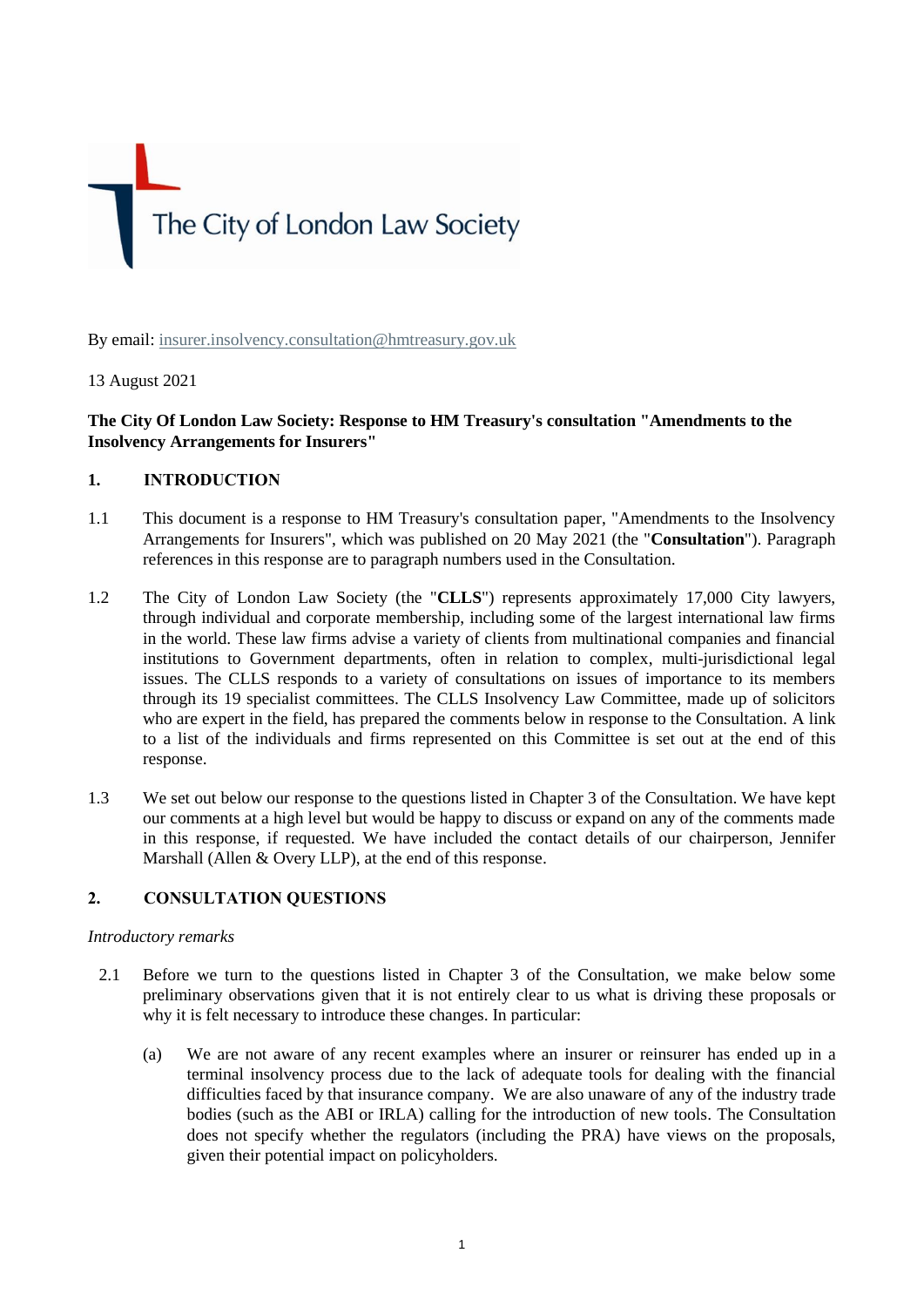- (b) Furthermore, many of the existing tools used to restructure distressed companies (including the restructuring plan that was recently introduced by the Corporate Insolvency and Governance Act 2020) could be used effectively to restructure the liabilities of an insurance company; the advantage of using the existing tools is that they are tried and tested and so should lead to greater certainty of outcome.
- (c) Finally, we note the comments made in paragraphs 1.13 to 1.15 of the Consultation regarding the proposals that a specific resolution regime might be introduced for insurance companies. It is not apparent to us why a specific resolution regime is required for an insurance company which, unlike a bank, is unlikely to be subject to a "run" or events which could (absent fraud, as was the case with Independent Insurance in 2001) cause a precipitous collapse. However, given that this resolution regime is likely to be consistent with international standards (including the FSB's Key Attributes Assessment Methodology for the Insurance Sector) and, we would assume, would include similar safe-harbours and protections as are included in the bank resolution regime under the Banking Act 2009, we consider that this would be a preferable way of dealing with distressed insurance companies, particularly given that these safe-harbours and protections have been tested in the market rather than those otherwise proposed in the Consultation.
- 2.2 Given the inherent uncertainty involved in introducing new measures, and the potential impact that these would have on legal opinions and on those involved in structuring transactions involving insurance companies, we consider that the case for introducing these proposed new measures would need to be very high. For the reasons given below, it is not clear to us that such a case has been made.

# *General Questions*

- *I) In what circumstances do you envisage these proposals would be used?*
- 2.3 It is not clear to us that insurers would use these proposals. The lack of precedent for the existing write-down powers under section 377 of the Financial Services and Markets Act 2000 ("**FSMA**") and its predecessor provisions, the impact of the proposed moratorium on financial contracts, and the general uncertainty of the scope of the Consultation may result in the proposals going unused. We suspect that insurance restructuring practitioners may prefer to use existing tools such as the scheme of arrangement and the new restructuring plan given that these would deliver greater certainty of outcome. Even if the new write-down power is not used, the fact that it exists would need to be dealt with in legal opinions and this could destabilise the UK insurance market from day one. We expand on our concerns in our responses to the questions below.
- 2.4 We note that HM Treasury and the Bank of England are actively engaged in the development of a specific resolution regime for insurance companies that will be "aligned with internationally agreed standards and best practice" (paragraph 1.15). We would urge HM Treasury to postpone the proposals in this Consultation and revisit them as part of the draft special resolution regime. While it is not apparent to us why such a special resolution regime is required for insurance companies, pending the possible introduction of that regime, distressed insurers should look to existing and established tools under insolvency law (in particular, administration) and company law (for example, schemes of arrangement and restructuring plans) to manage through their distress.
- *II) Do you envisage any impediments to the use of the proposed measures in practice?*
- 2.5 We envisage a number of impediments to the use of the proposed measures in practice. In particular:
	- (a) **The proposed measures in Proposals One and Three are untested and uncertain.** The stated objective of the proposals is to enhance and provide clarity on existing powers for managing insurer distress (paragraph 1.11). However, the proposed extension of section 377 FSMA (Proposal One) and the introduction of a new moratorium on certain contractual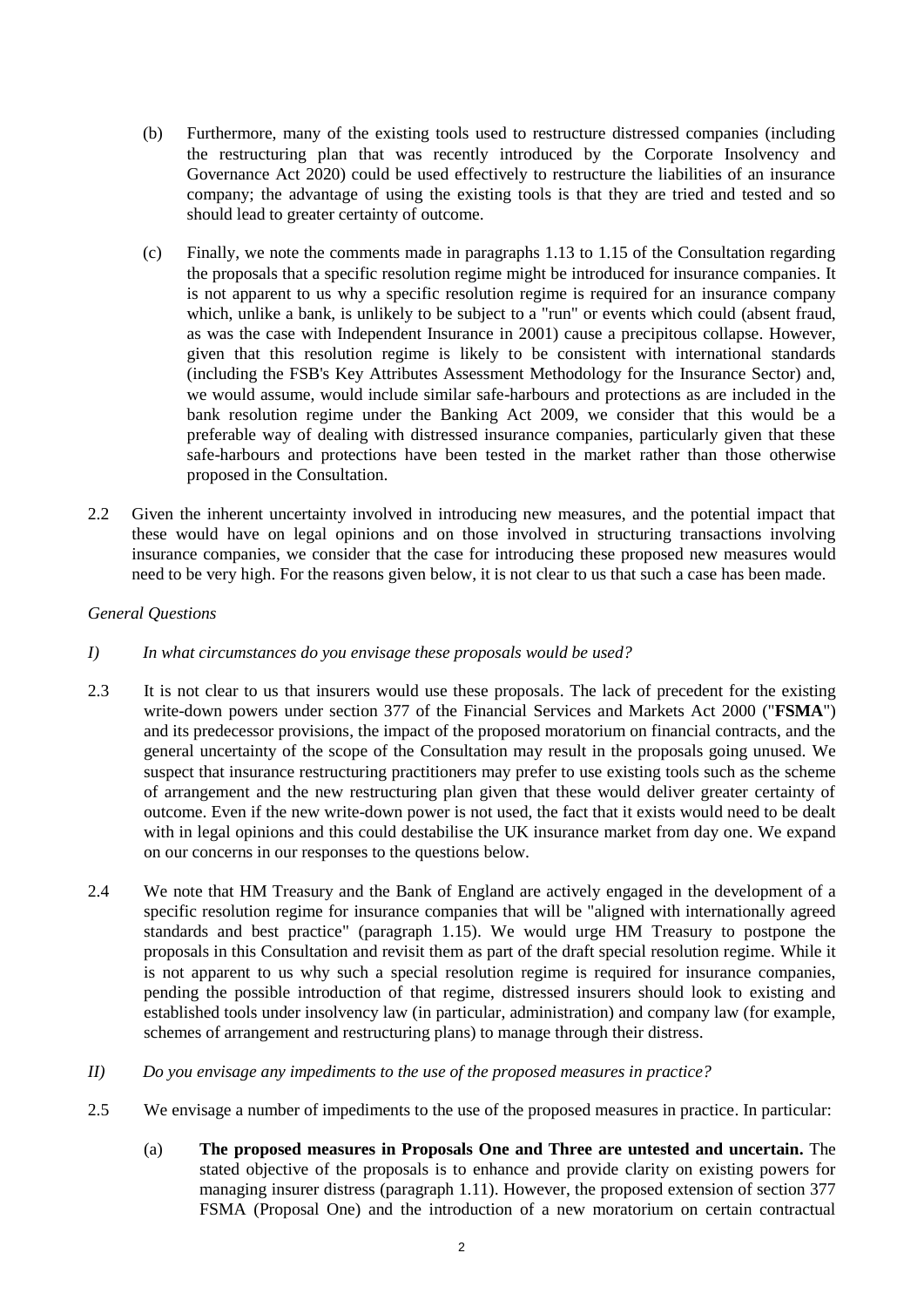termination rights (Proposal Three) could have the opposite effect. The use of the existing section 377 FSMA write-down power is without precedent, while the new proposals are untested and uncertain. Consequently, distressed insurers will be likely to instead look to existing "tried and tested" restructuring tools (such as the scheme of arrangement, the restructuring plan, or an administration) to provide certainty through periods of distress.

- (b) **Impediments to the appointment of a "write-down manager"**: we are concerned that there are a number of impediments to candidates accepting an appointment as a write-down manager. In particular:
	- (i) The remit of the write-down manager is not entirely clear from the Consultation. For example, we are unsure what a write-down manager's status will be in relation to a distressed insurer and its creditors, how the write-down manager might fulfil his or her role, and how he or she might interact with the insurer and its creditors while the directors retain responsibility for the on-going management of the insurer. Restructuring and insolvency professionals have raised similar concerns in relation to the existing role of the independent "monitor" in a moratorium under Part A1 of the Insolvency Act 1986 (introduced in June 2020 by the Corporate Insolvency and Governance Act 2020). By analogy, we would anticipate that many of these concerns will apply equally to the role of the write-down manager.
	- (ii) The Consultation makes clear that the write-down manager's actions and appointment could be open to challenge (paragraphs B.100 to B.103). However, there is a lack of clarity on the scope of the duties of a write-down manager, and the extent of a write-down manager's personal liability in the event there is a successful challenge to their actions. If any such personal liability exists, we would anticipate that a candidate for an appointment would require D&O insurance and/or indemnification prior to taking any appointment. The question of who provides that insurance and/or indemnification, and the negotiation of the scope of that insurance and/or indemnity, might act as a roadblock to any appointment. Indeed, our experience is that it is currently very difficult for turnaround specialists or "chief restructuring officers" to obtain suitable D&O insurance so we suspect this may be even more difficult for the write-down manager where scope, remit and potential exposure are uncertain.
	- (iii) The Consultation confirms that the costs of the write-down manager would be recovered from the insurer (paragraph B.93). However, the Consultation does not make clear how these costs might rank on any subsequent insolvency of the insurer (should the write-down fail to preserve the solvency of the insurer). For example, if the costs of the write-down manager rank as a general unsecured claim of the insolvent estate, then we could foresee candidate write-down managers seeking prefunding arrangements or advance payment of their costs in anticipation of an appointment, which would be another hurdle to any appointment and write-down procedure.
	- (iv) The Consultation confirms that the write-down manager need not be a licensed insolvency practitioner, and would not be acting as an insolvency practitioner during their appointment as a write-down manager (paragraphs 2.12 and B.90). We can see why suitably qualified persons, other than insolvency practitioners, might be appropriate for an appointment where a wind-down takes place before the formal insolvency of an insurer. However:
		- (A) it may be appropriate in many circumstances for the write-down manager to be a licensed insolvency practitioner. For example, there are several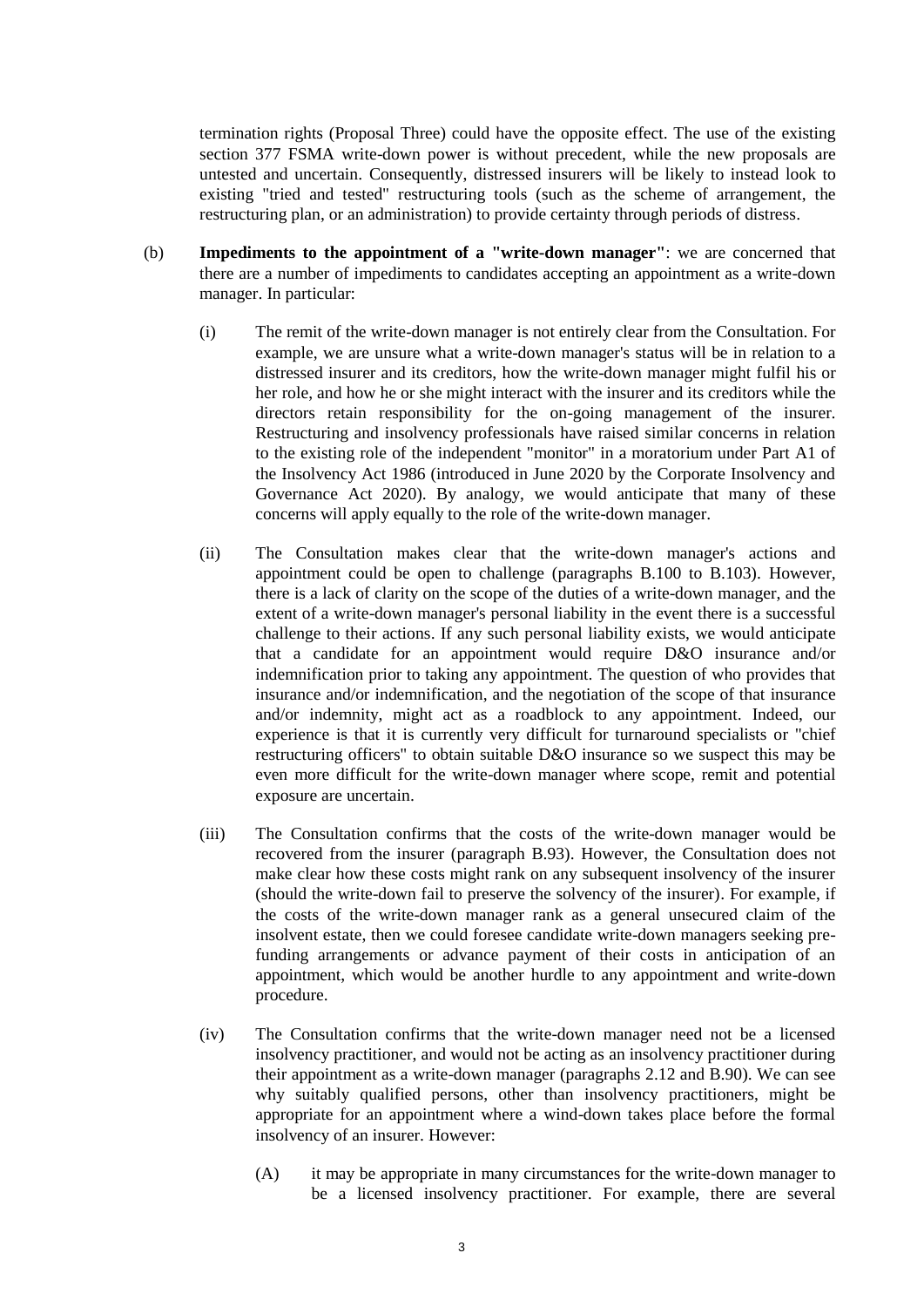concepts in the Consultation (such as the tests as to whether or not an insurer is eligible for the write-down procedure) that may be more familiar to experienced insolvency and restructuring professionals; and

- (B) it is unclear from the Consultation how the write-down manager and any subsequent administrator or liquidator are intended to interact, in the event the insurer falls into insolvency following a write-down. For example, would the write-down manager be eligible to take the administrator or liquidator appointment (provided the write-down manager were a licensed insolvency practitioner)? If not, this may deter any candidate from wanting to take on the appointment as write-down manager.
- (v) We wonder whether HM Treasury has discussed the Consultation with any persons that would be eligible to take a write-down manager appointment, should the proposals come into law. It would be helpful to understand the perspectives of such individuals on whether or not they might take a write-down manager appointment, in light of the perceived impediments to any appointment set out above.
- (c) **The potential "write-up":** the Consultation states that an insurer's liabilities "can be written up if the insurer's financial position is later found to be better than assumed in the initial write-down" (paragraph B.39). We can see this causing a number of issues in practice. For example, how will accountants record written-down liabilities on an insurer's balance sheet for IFRS purposes (if there is the potential for that liability to be written-up at an unspecified future point in time)? What will the tax treatment be for the written-down liability? And, how will directors of an insurer assess the ongoing solvency of an insurer (either on a balance sheet or cashflow basis) if there are liabilities that might be written-up in the future?
- (d) As the directors remain responsible for the management of the insurer through and following the write-down procedure, how is it intended that directors assess whether they are complying with their duties (to act in the best interests of the company or of its creditors) if they do not have a clear view as to the extent of the insurer's liabilities? We consider that this last point is sufficiently important that it should be dealt with expressly in any legislation.
- (e) **The regulator's view on the use of the write-down power**: any write-down may have a significant impact upon the claims of consumers against an insurance company. Has HM Treasury consulted with the PRA and the FCA to seek their views on the proposals and to ascertain the circumstances in which the PRA might grant its consent to a write-down application? We have recently seen financial regulators actively involved in restructurings that impact consumers (for example, the FCA's opposition to the recent schemes of arrangement proposed by Amigo Loans and Provident). We would anticipate that insurers and potential write-down managers will need clear guidance from the PRA as to how it will react to requests for its consent before making a write-down application.
- *III) Do you agree that these proposals would usefully add to the flexibility with which the distress of an insurer could be managed?*
- 2.6 We do not agree. We are concerned that the difficulties and impediments described in our previous responses will outweigh any flexibility introduced by the proposals.
- *IV) Do you have any other comments on these proposals or the current insolvency arrangements for insurers?*
- 2.7 No.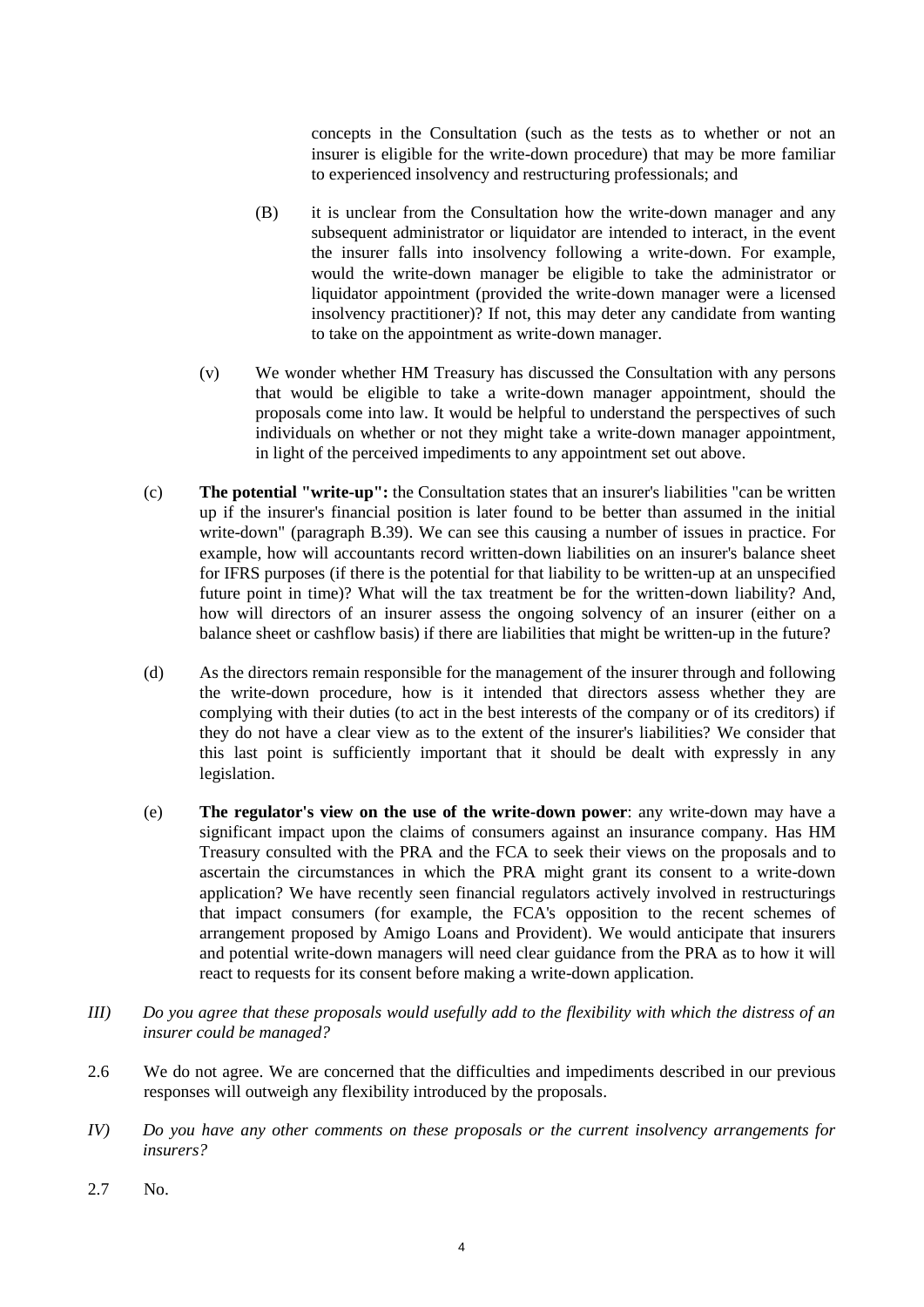### *Proposal One*

- *V) How will the proposed amendments to section 377 FSMA enhance the UK authorities' ability to manage the distress of an insurer, resulting in a better outcome for policyholders and creditors?*
- 2.8 We are concerned that the proposed amendments to section 377 FSMA will not enhance the UK authorities' ability to manage the distress of an insurer. Please see our responses to questions I to III above.
- *VI) To what extent do you believe that the proposed amendments to section 377 FSMA will improve the usability of the write-down procedure?*
- 2.9 Please see our response to questions I to III above.
- *VII) Do you believe the tests which the court would need to be satisfied are met in order to sanction a write-down under section 377 FSMA (as amended by this proposal) are sufficient to safeguard against undue impact of a write-down on an insurer's creditors (including its policyholders)?*
- 2.10 We are concerned that the tests and safeguards are underdeveloped. For example:
	- (a) To sanction a write-down, "the court would need to be satisfied that the write-down would be reasonably likely to lead to a better outcome for the insurer's creditors as a whole, including its policyholders" (paragraph B.9). This test appears to be similar to the "comparator" test that a court will consider when asked to sanction a scheme of arrangement (or the more recent "no worse off" test for restructuring plans when compared with the "relevant alternative"). However, it is not clear from the Consultation how a court might assess what is "reasonably likely to lead to a better outcome …", and whether or not this test is deliberately different from similar tests that exist in other UK restructuring tools. The courts are well practised in assessing the "comparator" for the purposes of a scheme of arrangement, and precedent for the "relevant alternative" test in a restructuring plan has developed in recent months. Given the uncertainty of the new test in respect of a write-down regime, insurers (and restructuring practitioners) may prefer to utilise other existing and more certain insolvency and restructuring regimes. Furthermore, the concept of a better outcome for the creditors "as a whole" is a difficult one (as different creditor groups may have different views or may achieve different outcomes). For example, would a write-down proposal meet this test if it were better for the policyholders than a liquidation might be but not so good for reinsurance creditors?
	- (b) The safeguards listed from paragraph B.32 of the Consultation appear to be underdeveloped. For example, it is not clear what financial liabilities will fall within the scope of a writedown. Paragraph B.32 refers to the write-down applying to "(almost) all unsecured creditors of the insurer (e.g. unsecured bondholders)", while paragraph B.33 describes an exemption for "liabilities arising from financial contracts". By contrast, existing insolvency and restructuring procedures provide extensive and specific safeguards for financial contracts. The safeguards under the Banking Act 2009 and the moratorium procedure under Part A1 of the Insolvency Act 1986 are examples of this. Consequently, we are concerned that Proposal One could have significant unintended consequences for UK insurers and their financial counterparties.
	- (c) One example of an area that needs to be further developed is the reference in paragraph B.32 to secured creditors being out of scope of a write-down. It is not clear whether this reference includes both fixed security and floating security (and, if it is intended only to include the former, would this include a floating charge that had crystallised by the time of the writedown). Furthermore, would any unsecured deficiency claim (if the value of the secured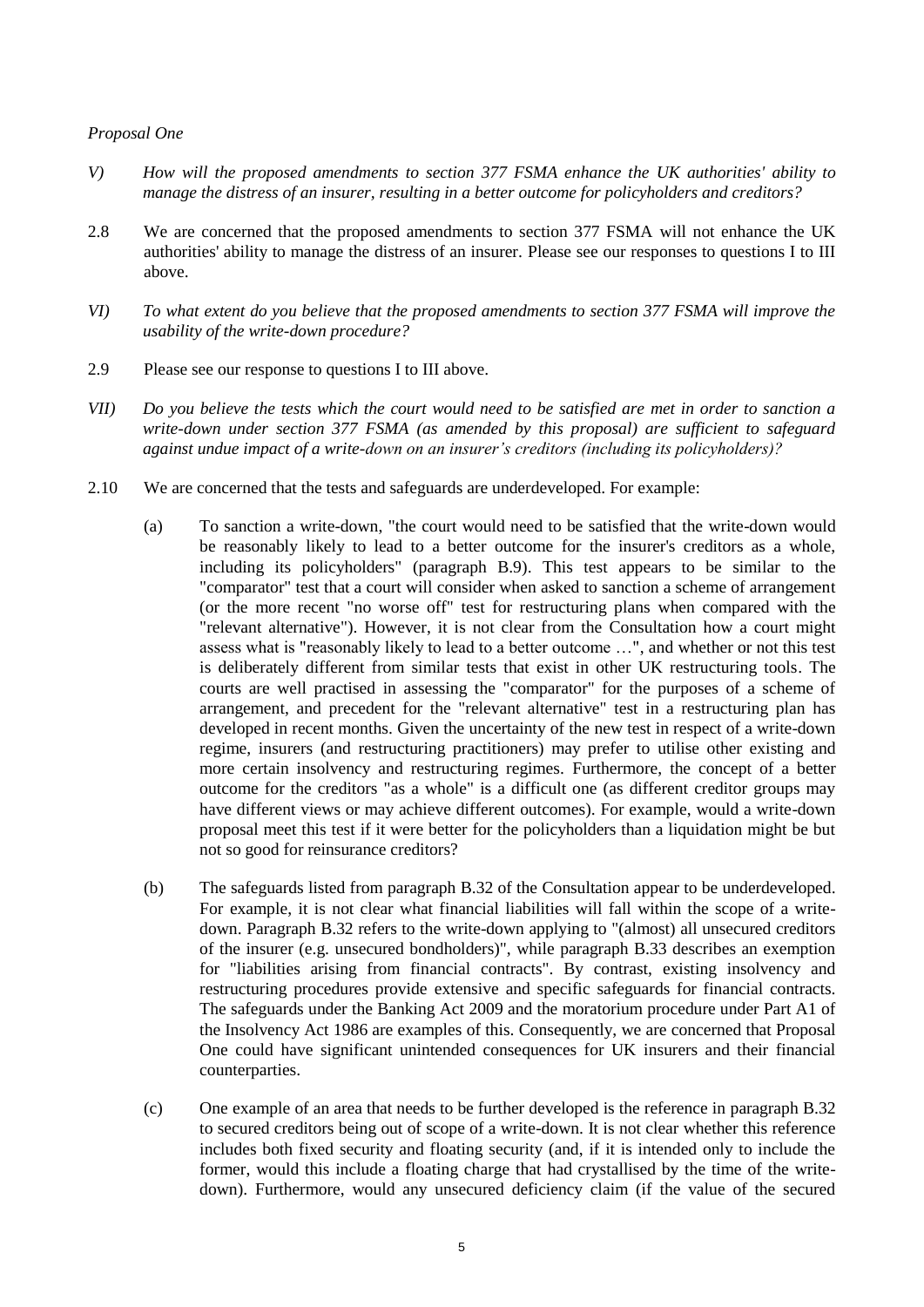assets was insufficient to cover the secured claim) be capable of being written down and, if so, how would the secured assets be valued for these purposes?

- (d) We note the reference in B.11 to the court needing to take account of the order of priority that would apply in a winding up when considering the interests of the different groups of creditors. It was not clear to us whether this would be a requirement that would be built into the legislation or whether it would simply be part of the test that the court would apply when satisfying itself that the write-down would be reasonably likely to lead to a better outcome for the insurer's creditors as a whole. Similar discussions were had in relation to the new restructuring plan (i.e. whether it was necessary to build in an absolute or relative priority rule or whether this could be left to the general discretion of the court when approving the plan).
- (e) Finally, we consider that further thought should be given to the level of disclosure required to be given to creditors (including policyholders) in respect of the proposed write-down. An "explanatory statement" is required to be sent to creditors in relation to schemes of arrangement and restructuring plans containing sufficient information to allow creditors to form an informed decision regarding such proposals. These documents can run to hundreds of pages in a complex case. We are conscious that, in the case of a proposed write-down, some of the creditors may not be as sophisticated as the financial creditors who tend to be involved in schemes and plans, and we wonder if the level and nature of disclosure should be tailored accordingly.
- *VIII) Do you support the nominee write-down manager being able to provide independent views to the court (including on the impact of the write-down on an insurer's creditors (including its policyholders) at a write-down court hearing?*
- 2.11 The concept of an independent write-down manager seems sensible. However, our response to question II sets out a number of impediments that we foresee to the appointment of a write-down manager.
- *IX) Would the proposed amendments to section 377 FSMA be likely to impact an insurer's costs (including in relation to debt issuance)?*
- 2.12 Please see our response to question XVII below.
- *X) To what extent would be proposed moratorium on legal process during a write-down under section 377 FSMA assist in the write-down process?*
- 2.13 Given the uncertainties surrounding the proposed amended write-down procedure, an insurer may instead look to appoint an administrator and benefit from a moratorium in that way.
- *XI) Do you have any other comments on Proposal One?*
- 2.14 The Consultation states that as a "statutory variation", the write-down would not apply to those contracts governed by the laws of other jurisdictions, and that the government considers that "repapering these existing contracts may be sensible". As a practical matter, is it realistic to expect insurers to review their entire portfolio and then repaper relevant contracts, and how frequently would insurers need to conduct this repapering exercise? We would anticipate that changing the governing law of contracts will, in many cases, require the consent of the insurance company's contractual counterparties. What commercial incentive would those counterparties have to change the governing law of their contracts to English law, simply for the purposes of falling within the write-down regime? Also, what would happen in relation to insurance contracts written on an underwriting stamp basis where a number of insurers are severally liable?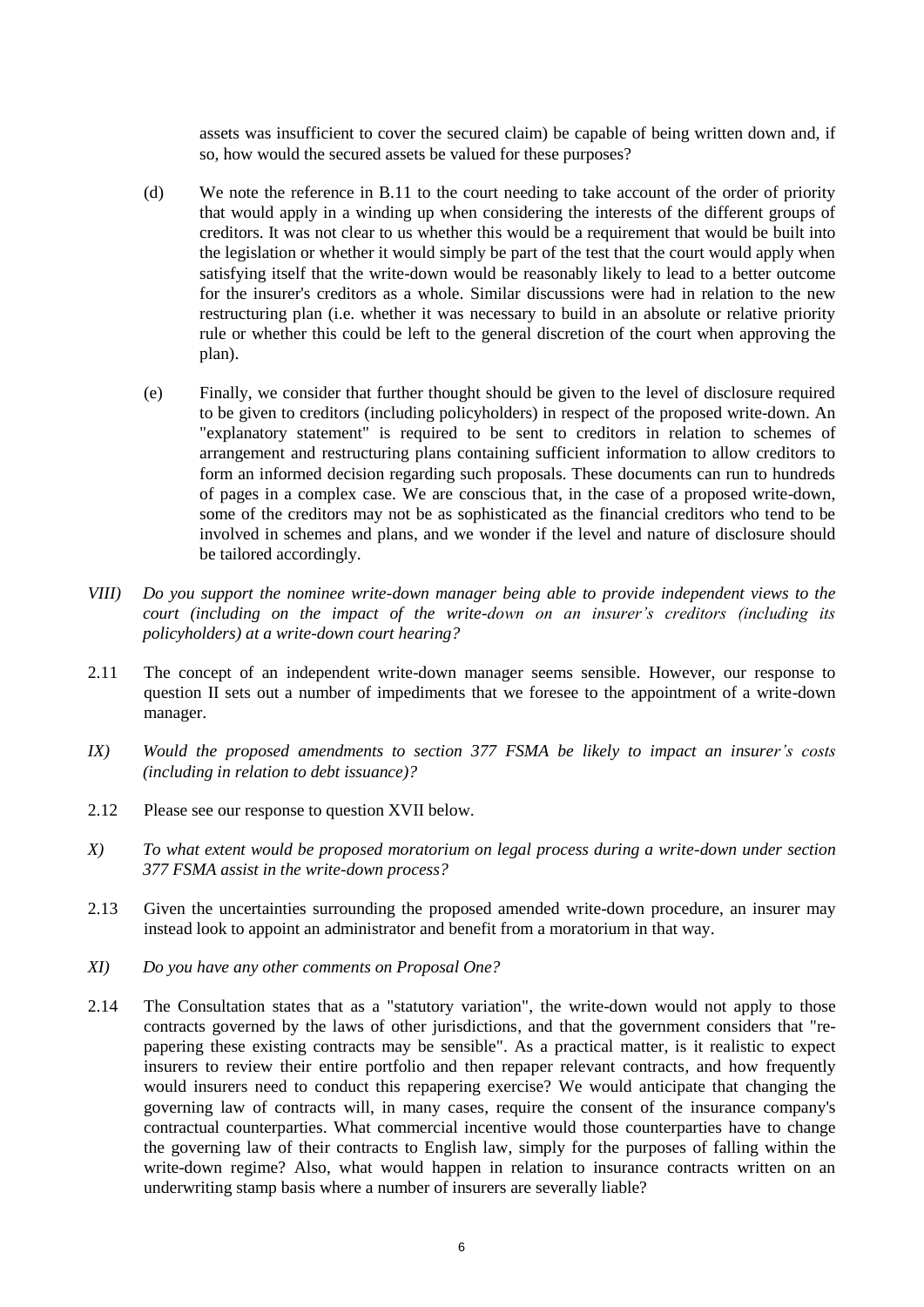- 2.15 It is not clear from the Consultation whether HM Treasury has undertaken any recognition analysis of the write-down procedure and the write-down manager. Many insurers will have counterparties in, and exposure to, other jurisdictions, such as the US. For the amended write-down power to be of use, we would expect a distressed insurer to be keen to understand whether the procedure is capable of recognition under, for example, the UNCITRAL Model Law.
- 2.16 Has any analysis been done regarding the cost of reinsurance if liabilities under these contracts are not included in the write-down? There will clearly end up being a mis-match between the liabilities of the insurer and the re-insurer in such circumstances. We also wonder how any write-down would impact upon liabilities under guarantees given by group companies if such companies are not included in the write-down.

# *Proposal Two*

- *XII) Do you support the introduction of a write-down manager to support a write-down under section 377 FSMA (as amended by Proposal One)?*
- 2.17 Please see our response to question VIII above.
- *XIII) To what extent do you agree with the proposed eligibility criteria for a write-down manager under Proposal Two?*
- 2.18 Please see subparagraph (b) of our response to question II above.
- *XIV) Do you think the proposed role and powers of the write-down manager would be adequate to ensure the development/ implementation of a write-down is in the interests of the insurer and its creditors (in particular policyholders)?*
- 2.19 Please see subparagraph (b) of our response to question II above.
- *XV) Do you have any other comments on Proposal Two?*
- 2.20 We would urge HM Treasury to postpone the introduction of the extended write-down procedure until the introduction of the special resolution regime for insurance companies.

# *Proposal Three*

- *XVI) Do you agree that the proposed moratorium under Proposal Three would help provide stability,*  leading to better outcomes for policyholders and creditors overall, in the circumstances outlined *above?*
- 2.21 We do not agree. Unless there are sufficient safeguards for financial contracts (for example), we believe the proposed moratorium will destabilise the UK insurance market for the reasons described in our response to question XVII below. We note that the Consultation does not refer to any such safeguards (and indeed we note that paragraphs B.109 and B.110 suggest that the proposed moratorium might be targeted, in particular, at financial contracts).
- 2.22 Furthermore, we are not convinced of the need for such wide-ranging provisions, given that sections 233A and 233B of the Insolvency Act 1986 will apply in the event of certain types of insolvency proceedings in any event (and these provisions could, subject to suitable safeguards, be extended to cover a write-down). We note the reference to service contracts in paragraph B.110 but, in our experience, these contracts would not have insolvency termination events in any event.
- 2.23 Finally it was not clear to us whether reinsurance contracts (including ones structured as longevity swaps) would be caught by the proposed moratorium. Such contracts will have been entered into on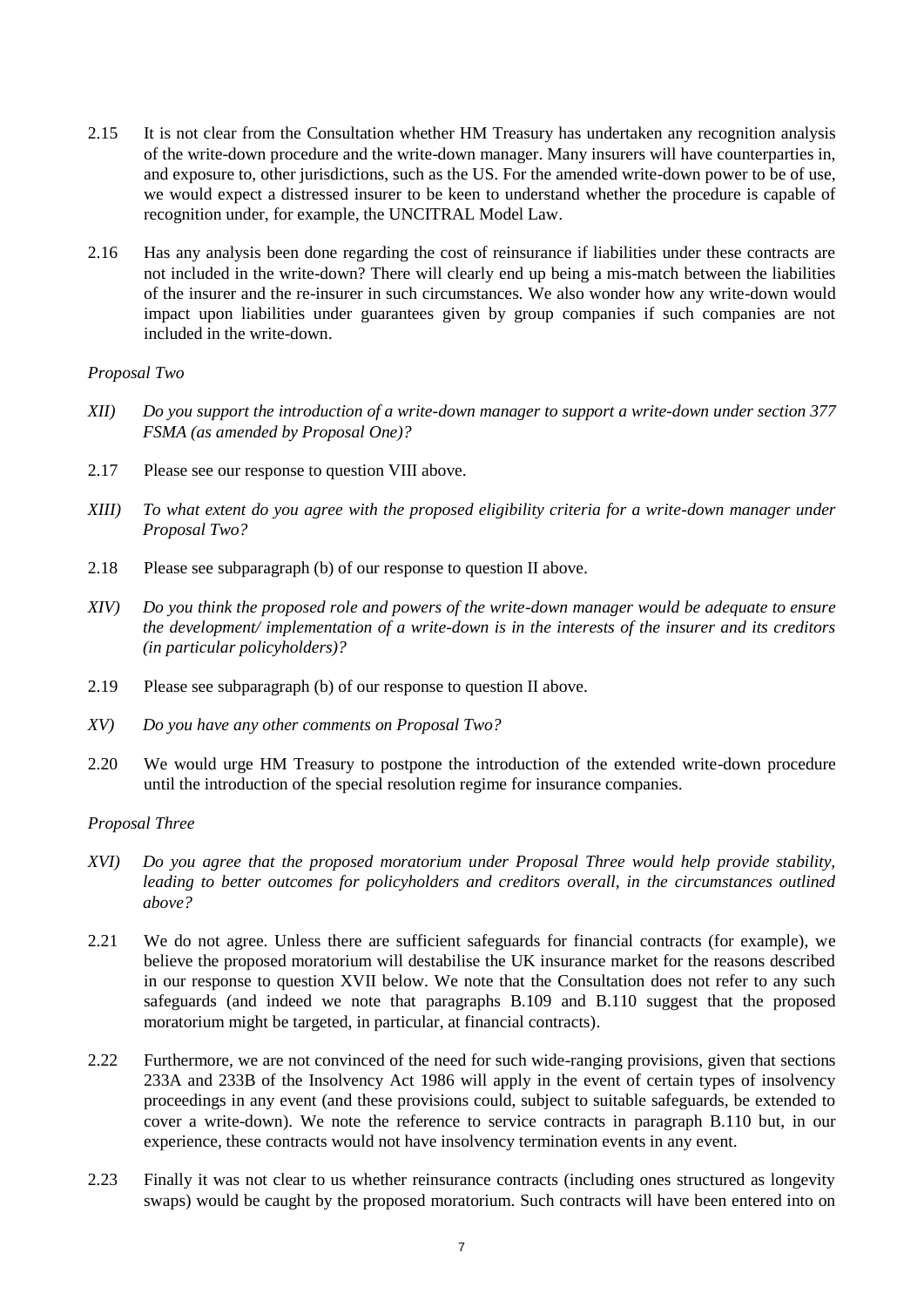the basis of the law as it currently stands and so it may be necessary to introduce grandfathering provisions to protect rights under existing contracts. The proposals could also have a significant impact on reinsurance going forwards if it is not possible to terminate these arrangements in the event of an insolvency of the insurer.

- *XVII) How would the proposed moratorium under Proposal Three affect the terms on which insurers are able to enter into financial contracts and service contracts?*
- 2.24 The existence of the proposed moratorium would be likely to destabilise a number of finance transactions that insurers rely on in their ordinary course business (outside of distress and insolvency). By way of example:
	- (a) **Derivatives transactions**: Unless safeguards are introduced for set-off and netting under derivative contracts, the proposals could have a significant impact on the costs of derivative transactions for UK insurers. The proposals may even restrict the number of counterparties that are willing to enter into derivative transactions with UK insurers. That could put the UK insurance market at a competitive disadvantage internationally.

In particular, if an insurer (or its counterparty) wishes to carry capital in relation to potential derivative exposures on a net, rather than a gross, basis<sup>1</sup>, it will need to satisfy the regulators that it will be able to terminate or "close out" such derivative positions in the event of a liquidation or administration of the insurance company. In other words, the insurance company (and its counterparty) will need a "clean" netting opinion in this regard. The ISDA industry netting opinion is currently "clean" for insurance companies but, if the proposals are brought into law without any safeguards in this respect, that opinion will need to be updated to reflect the fact that it will no longer be possible to terminate or "close-out" during the proposed moratorium.

The proposed moratorium raises two immediate concerns in relation to the close-out and netting of derivative transactions:

- (i) the proposed moratorium could prevent a counterparty from terminating its derivative contracts with an insurer, with termination being an essential first step of close-out netting; and
- (ii) the Consultation states that the moratorium will remain "switched on" until the date of the winding-up order (in a compulsory winding-up of an insurer) or for the duration of the administration (in an administration of an insurer). We do not understand how the proposed moratorium is supposed to work alongside existing insolvency set-off rules. For example, the proposal could create a scenario where a counterparty to a derivatives transaction with an insurer would not be able to closeout their derivatives transactions until after the exercise of insolvency set-off under:
	- (A) Rule 14.25 of the Insolvency (England and Wales) Rules 2016/1024 (the "**IRs**"), where the insurer is subject to a compulsory winding-up petition; or
	- (B) IR 14.24, where the insurer is subject to an administration.

This is unworkable. Counterparties to derivative transactions need to be able to terminate their transactions with insurers, and exercise rights of set-off, promptly and certainly before the insolvency set-off rules come into effect.

<sup>1</sup> <sup>1</sup> If an insurer (or its counterparty) were required to carry capital on the basis of its gross positions, this would be extremely expensive for both parties.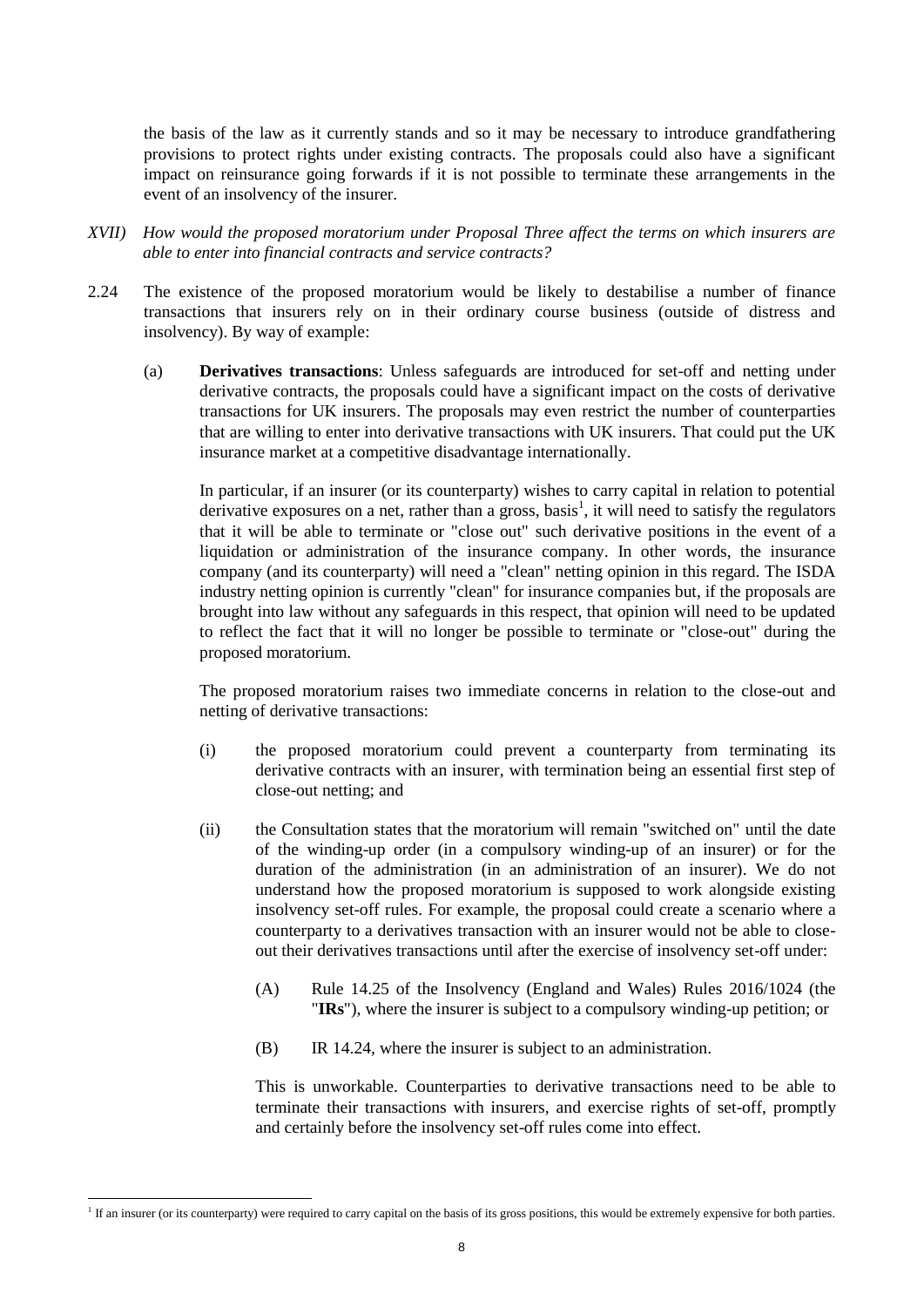We believe that the uncertainty the proposed moratorium will bring to the ability of derivative transaction counterparties to close-out and net their transactions with insurers will result in an increase in the cost of, and/or a reduction in the availability of, derivative contracts for UK insurers.

- (b) **Lack of safeguards**: existing moratorium regimes have extensive safeguards for financial contracts (for example, see the special resolution regime under the Banking Act  $2009<sup>2</sup>$  and the moratorium under Part A1 Insolvency Act 1986). By contrast, the proposed write-down procedure and moratorium do not appear to replicate many of these financial contract safeguards. The lack of adequate safeguards will introduce uncertainty for insurers and their financial counterparties, which may have adverse consequences for UK insurers (for example, by increasing the costs of their finance contracts) due to the perceived increased risk for any counterparty that enters into financial transactions with an insurer.
- *XVIII) Factoring in the safeguards outlined above, do you have any concerns about the impact of the proposed moratorium under Proposal Three on the rights of an insurer's counterparties?*
- 2.25 We do have concerns. See our response to question XVII above.
- *XIX) Do you have any other comments on Proposal Three?*
- 2.26 We would urge HM Treasury to postpone the introduction of a specific moratorium for insurance companies until the introduction of the special resolution regime for insurance companies.

#### *Proposal Four*

- *XX) Do you agree that the proposed stay under Proposal Four would help provide stability, leading to better outcomes for policyholders and creditors overall, in the circumstances outlined above?*
- 2.27 We wonder whether any thought has been given to whether there have been any securitisations of surrender rights and, if so, how such existing arrangements might be impacted by the proposals. In general, however, we have less experience of this area and so are not able to comment.
- *XXI) Factoring in the safeguards outlined above, do you have any concerns about the impact of the proposed stay under Proposal Four on the rights of an insurer's policyholders?*
- *XXII) Do you have any other comments on Proposal Four?*

#### *Proposal Five*

- *XXIII) To what extent do you agree with government's proposal to ensure protected policyholders are not financially worse off as a result of a write down under section 377 FSMA (as amended by Proposal One), as compared to insolvency?*
- 2.28 We see Proposal Five as the least concerning of the proposals outlined in the Consultation.
- *XXIV) Do you have any other comments on Proposal Five?*
- 2.29 No.

### **Point of contact**

 $\overline{2}$ We do not think it would be sufficient simply to introduce the safeguards in the Banking Act for set-off and netting agreements without considering the more extensive safeguards in Part A1 of the Insolvency Act 1986 re financial contracts. The protections in the Banking Act are intended to deal with the SRR where any stay is likely to be limited to 48 hours or so whereas the proposed moratorium could be for some months.